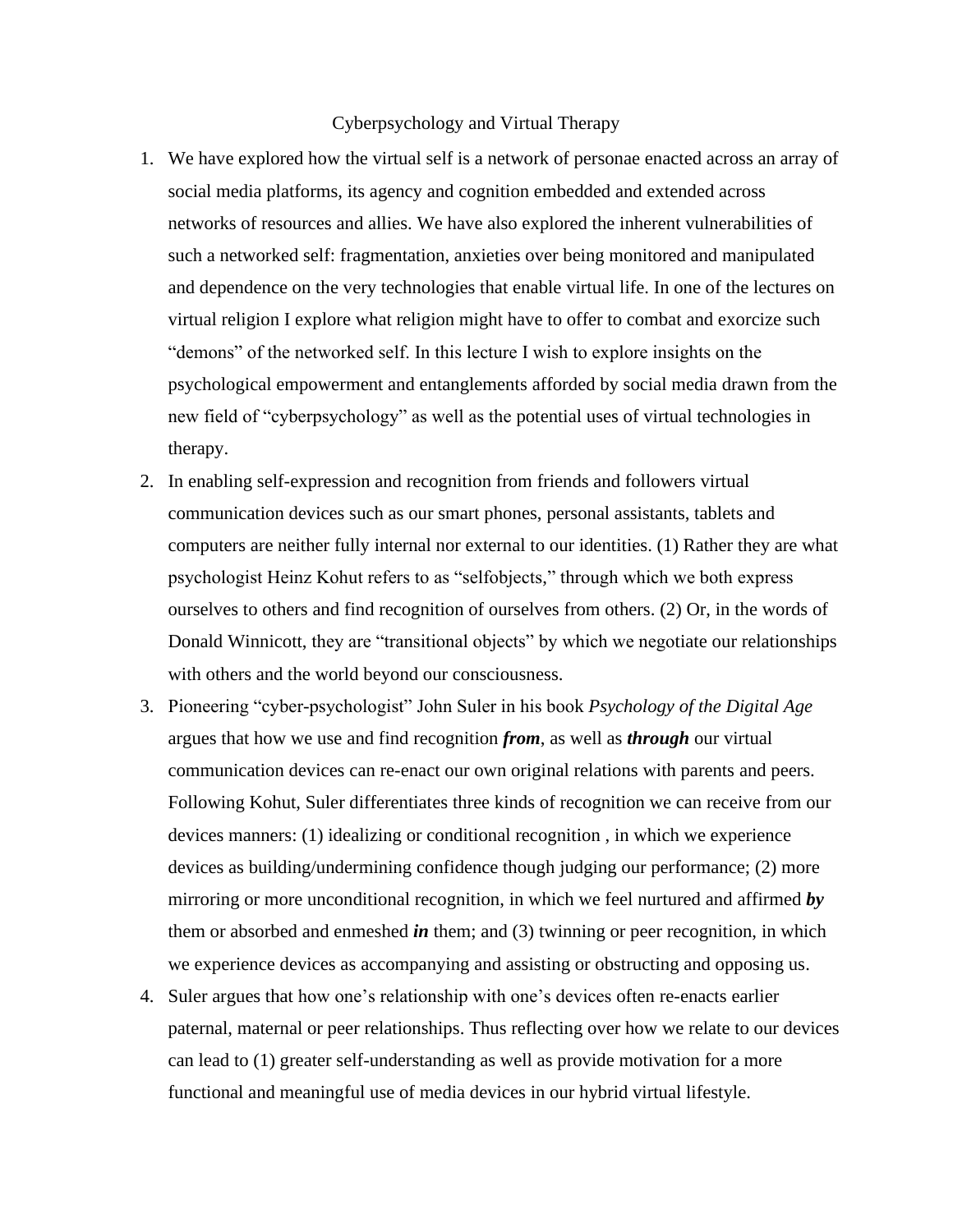- 5. Likewise, the design architecture and formatting of different social media platforms can be either beneficial or dangerous for different kinds of personality disorders. For example, the telepresence afforded Zoom chats can be attractive to schizoid personalities who yearn for connection while fearful of surrendering control. (1) Bullying can be enabled by the anonymity afforded through user names on many sites. Twitter may aggravate venting and other impulses. (2) Instagram can both encourage exhibitionism and exacerbate insecurities. On the other (3) hand video games can draw out those who are chronically shy or who suffer from agoraphobia
- 6. Suler argues that an assessment of a patient's social media use can assist in diagnosing psychological pathologies. He thus argues that it ought to be added to diagnostic interview protocols.
- 7. Social media and the internet can also offer therapist and client new modes of treatment. For example ongoing tracking of mood and emotion, obsessive thoughts and dysfunctional behavior over smart phones can inform adjustments in treatment regimes.
- 8. Suler argues that a characteristic feature of virtually all social media is what he has called the "disinhibition effect." (1) The lack of face to face physical presence can lead to people being more disclosive, sooner in relationships. (2) On the other hand it can also lead to people breaking off relationships more easily and more abruptly. Dating platforms such as Tinder suffer from both "TMI"—"too much information" and "ghosting"—where a supposed friend drops all contact, suddenly and without warning, no reason given. (3) Such oscillations of affective intensity and instant indifference certainly mimics addictive cravings.
- 9. This disinhibition effect may accelerate online talk therapy. (1) Clients may feel safer having a screen between them and their therapist. So too they may feel safer knowing they can always "ghost" their therapist at a moment's notice. (2) On the other hand, establishing rapport with a client may be correspondingly more challenging.
- 10. Behavioral psychologists are beginning to apply the principles of operant conditioning to "gamify" therapy. Dysfunctional behaviors can be extinguished and healthier habits reinforced through enlisting a patient's competitive nature by making a game of it. (1) Gaining recognition through online awards and prizes can incentivize elusive motivation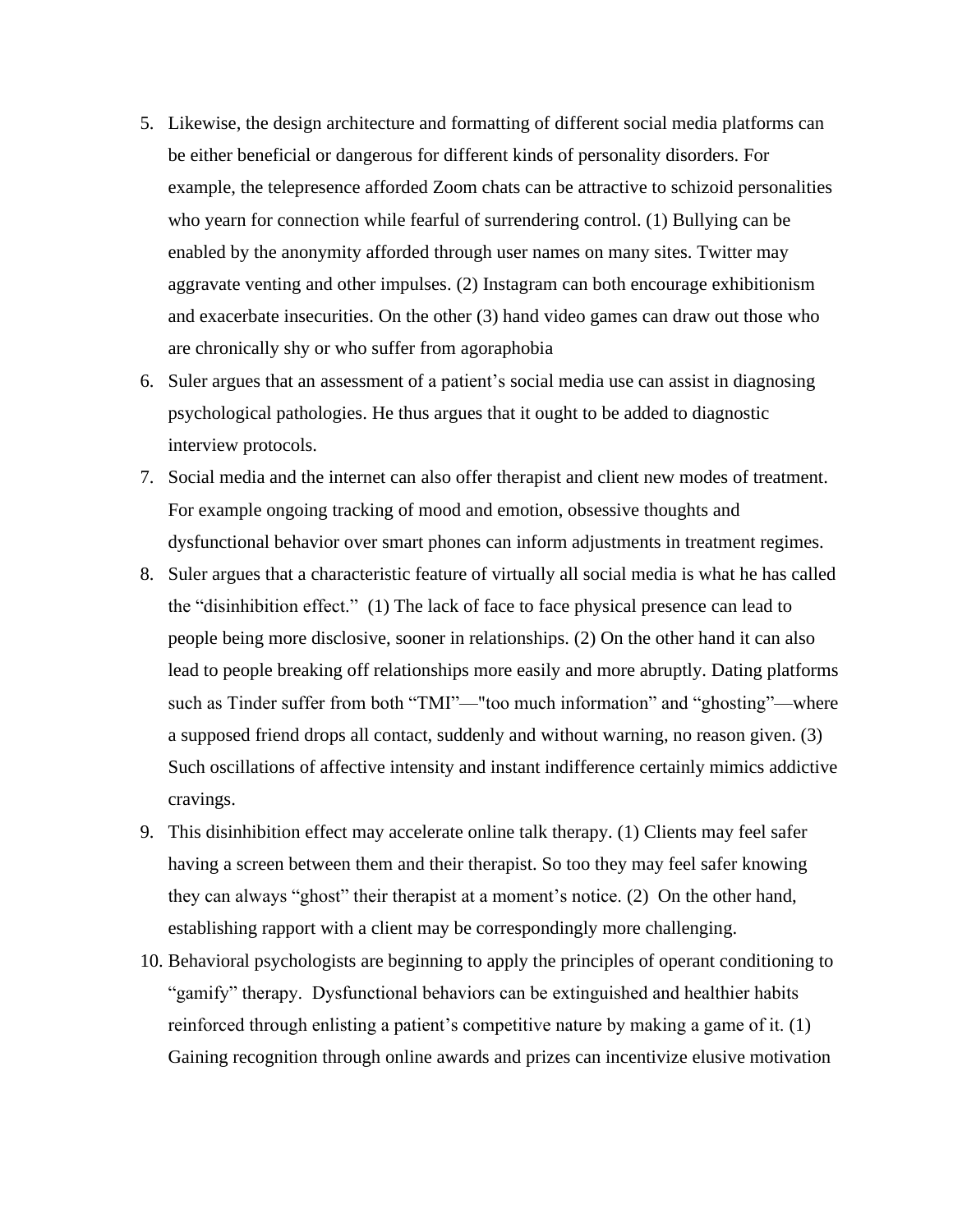to change deep seated but dysfunctional habits. (2) Relaxation or meditation apps can reduce anxiety without having to pop a pill.

- 11. Cognitive therapy is particularly well suited to online automation. Cognitive distortions arising from negative or catastrophic thinking, can be identified, tracked and challenged through apps on one's smartphone. One of the weaknesses of cognitive therapy is that it can be as tedious as physical therapy. Gamifying exercises designed to reprogram neural pathways can enhance compliance.
- 12. Virtual reality has also become widely used in desensitizing those suffering from phobias of various kinds. (1) Similarly the military has developed VR programming for the treatment of PTSD suffered by soldiers returning from the battlefield. Traumatic events can be recreated virtually and lived through over and over again in safety with a therapist by one's side to process what was done to and done by the client now in treatment.
- 13. Virtual reality also offers powerful resources for psychodrama. Childhood trauma can be dramatically re-enacted in an immersive virtual recreation, in which the client can serially adopt the roles of all of the characters in the drama. So too therapists can pause the action at any point to question or advise the client or to exaggerate the scene to mirror its affective valence. For example a virtual re-enactment of a childhood trauma could involve exaggerating the height of the parent to intimidating dimensions, or shrink that of the patient to insignificance.
- 14. Finally group therapy is also easily amenable to online video chats. The internet hosts self-help groups for every condition under the sun, no matter how rare or shamed. (1) Some of these are sponsored by hospitals, public health agencies and national associations. (2) Others are organized by victims themselves sharing stories, insights and recognition amongst themselves. Such groups offer a form of therapy that is readily accessible, potentially anonymous and affordable to the point of being free to anyone and everyone.
- 15. It is also important to keep in mind that for the networked self, the primary issue is less the repression of unwanted desires, than  $(1, 2)$  their dissociation, what Kohut refers to as a (3) vertical splitting off (4) of one persona from others. (5) This shifts the therapeutic task from the discovery of unconscious desires to (6) owning up and taking responsibility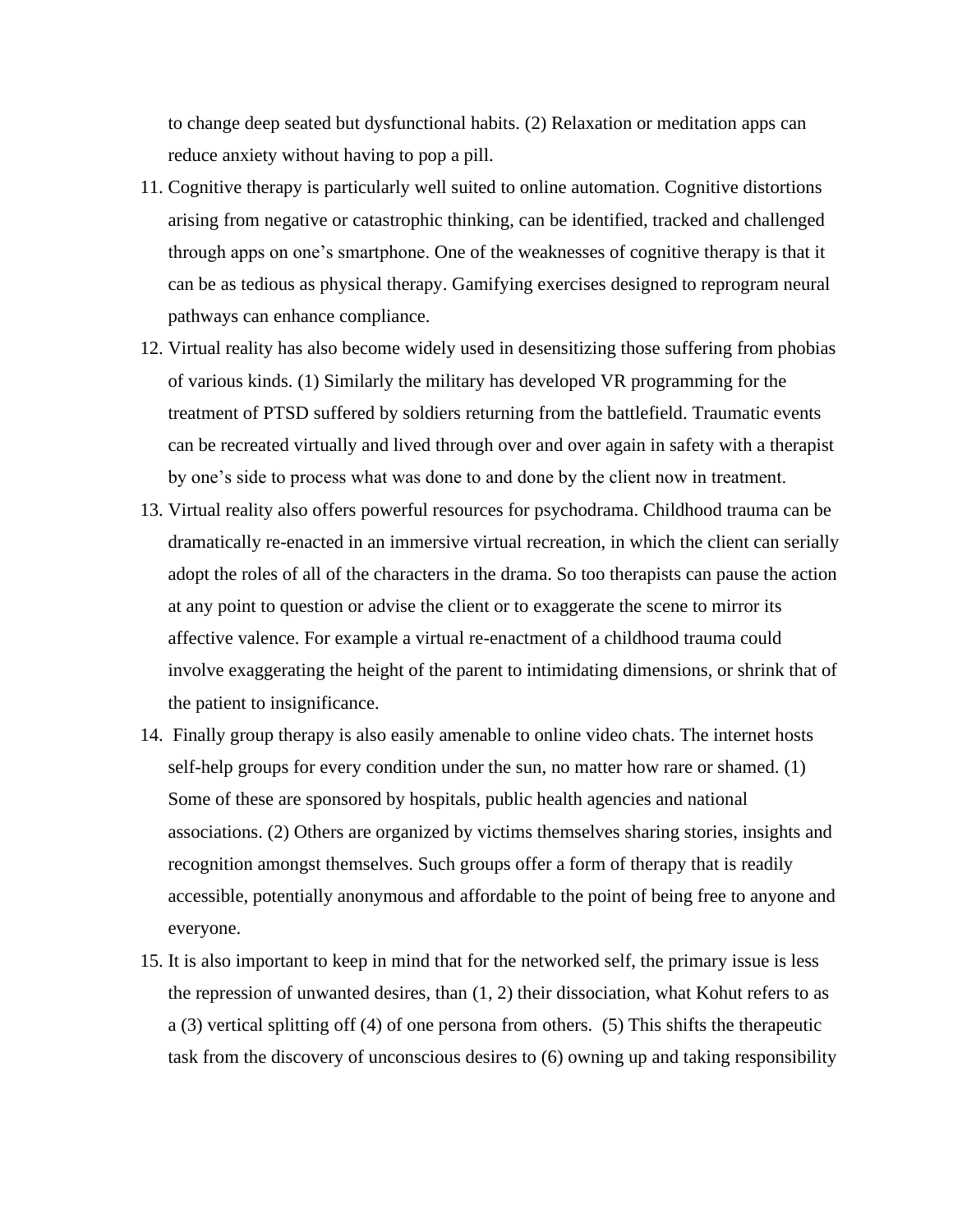for problematic indulgence of such desires anonymously online, linking one's various personae together into a coherent identity.

- 16. Contemporary psychologists and media critics also worry over internet addiction. It is argued that the (1) anonymity, (2) accessibility and (3) affordability (AAA) offered by the internet greases a slippery slope towards addiction. (4) I may well not even recognize that I am spending an increasing amount of time online, particularly with how immersive it can be, such that I lose track of time spent. It is commonplace for users to be shocked at how long they have been online once they look up from their screens. So too the frequency of usage is rarely tracked. The typical American adult spends over 10 hours a day in front of a screen of one kind or another. As a result some social critics now refer to digital natives as "screen people."
- 17. Furthermore, the addictive character of internet sites is not a bug but a feature. For the current business model for most all social media as well as smart phones themselves is to offer services for free and earn profits through advertising. Thus designers have a strong incentive to engineer their products to be addictive both in frequency and length of use. In response to recent public criticism that its time for media providers to begin taking some measure of responsibility for the dangers of addiction by their users, Apple has now added (1) another i-phone app that monitors screen usage, to provide feedback to users on how much time they spend on which apps, and with features to (2) silence notifications during times devoted to rest and reflection, (3) to block access to problematic sites or (2) to limit daily usage. Through such features I can nudge myself towards the cultivation of character.
- 18. All this said however, there is still controversy surrounding even heavy internet use. When ought it be criticized as an addiction and when is it rather to be approved, (1) even admired, as an expression of dedication or devotion? We admire athletes and (2) artists for their commitment of time and energy to the cultivation of their performance and craft. This time taken away from the activities of everyday life is taken to be characteristic of a committed way of life, (3) even a calling, rather than shamed as an obsessive addiction.
- 19. Are gamers who spend comparable time and energy online building their craft addicts or athletes? Is their dedication only professional if they can find a sponsor to financially sustain their way of life? Or are video game companies exploiting addicts in marketing